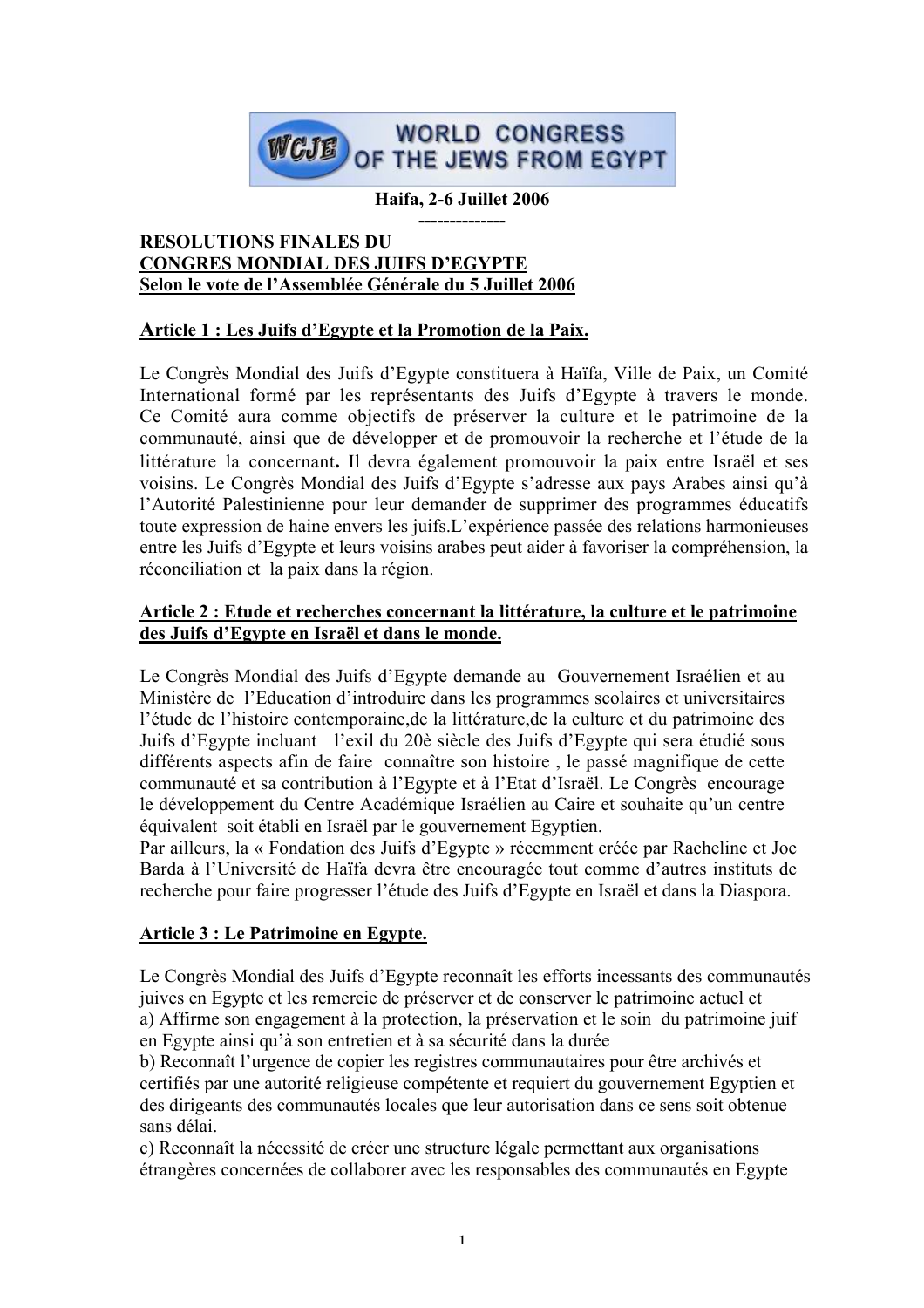afin d'assurer la préservation, la protection et l'entretien du patrimoine juif sur le long terme. Elle aurait à charge de créer également un musée Juif.

d) Reconnaît et soutient les efforts de **l'Association Internationale Nebi Daniel** conjointement avec l'American Jewish Comittee (AJC), le Congrès Juif Européen et l'American Joint Distribution Comittee (JDC) pour réaliser ces objectifs.

## **Article 4 : Publication du « Livre d'or du Congrès »2006 et le « Livre d'or des Juifs d'Egypte » (2007).**

Le Congrès Mondial de Juifs d'Egypte éditera et publiera le « Livre du Congrès » en hébreu, anglais et français.

En 2007, le Comité International du Congrès lancera un nouveau projet pour un « Livre d'or des Juifs d'Egypte » dans ces 3 langues avec un appel de fonds correspondant.

# **Article 5 : Création d'un musée des Juifs d'Egypte en Israël.**

Le Congrès Mondial des Juifs d'Egypte soutient la création d'un musée des Juifs d'Egypte en Israël et fera un appel de fonds pour sa réalisation.

-----------------------------------------------



**Haifa, 2-6 July 2006**

#### **-------------- FINAL RESOLUTIONS OF THE WORLD CONGRESS OF THE JEWS FROM EGYPT As voted by the general assembly on July 5 , 2006**

# **Article 1: The Jews from Egypt and the Promotion of Peace**

The World Congress of the Jews from Egypt will establish an International Committee in Haifa, City of Peace, composed of representatives of Jews from Egypt from all over the world. This Committee will have as an objective to safeguard the culture and the heritage of the community and to develop and promote the research and literature of the Jews from Egypt. It will also have as an objective to promote peace between Israel and its neighbours. The WCJE calls upon Arab nations and the Palestinian Authority to eliminate the hatred of Jews from education programs. The Jews from Egypt have the experience of harmonious relations with their Arab neighbours and can indeed be of help in promoting understanding, reconciliation and peace in the region.

## **Article 2: Study and Research of the Culture, Literature and Patrimony of the Jews from Egypt in Israel and in Jewish education worldwide**